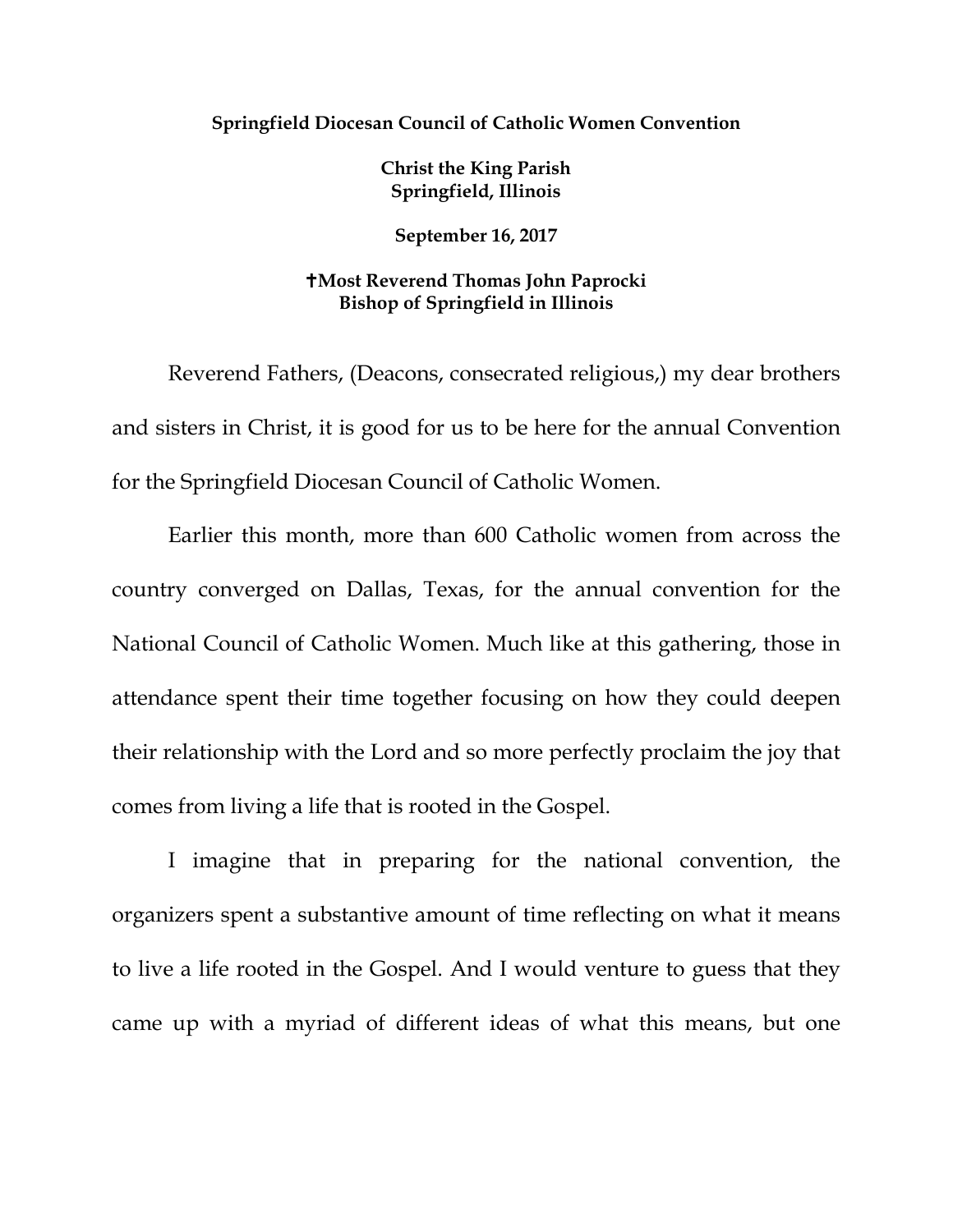theme that would have been hard to overlook is one that is present in our Gospel reading today.

Just a few moments ago we heard a passage from the Gospel of Saint John in which Jesus is praying that His disciples might be given the grace necessary live in the world and yet not belong to the world. This Gospel reading is the passage chosen for today's feast day of the martyrs, Saints Cornelius and Cyprian. Saint Cornelius was Pope, and died in exile during one of the theological controversies of the third century. Saint Cyprian was the Bishop of Carthage in North Africa. He was the first African Bishop to be martyred. Saint Cyprian and Saint Cornelius were allies who died for the faith. Jesus reminded His disciples in today's Gospel passage that the world would hate them because they do not belong to the world just as Jesus did not belong to the world. But He prayed to His Father in Heaven to keep them from the evil one and consecrate them in the truth.

My dear brothers and sisters in Christ, Jesus understood the great challenges that those who were committed to living as His disciples faced in their daily lives. But he didn't give them a free pass not to be faithful; rather, because of His love for them He called them to a life that was radically different than the one the world offered. He called them to share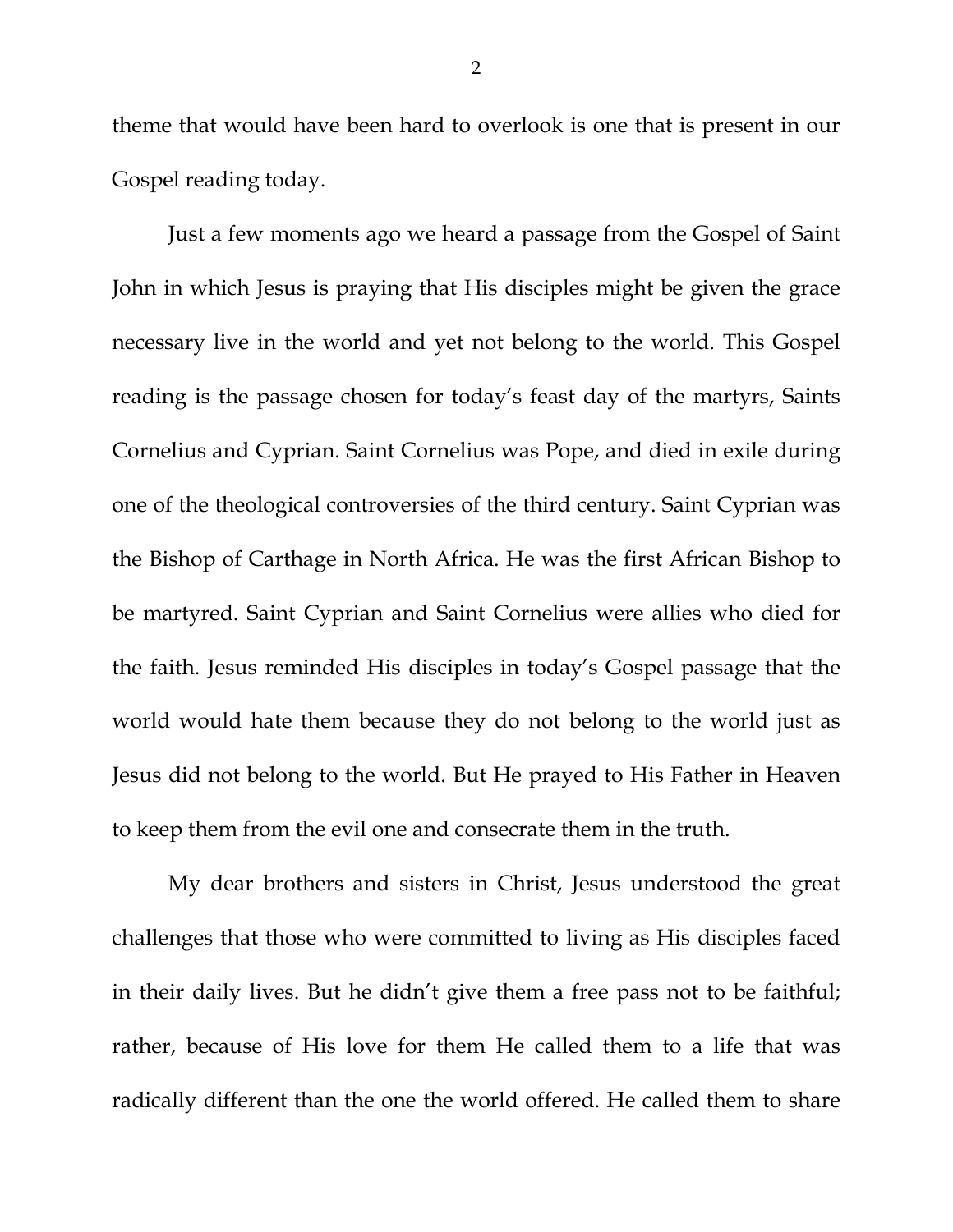to the truth of God's word and so build up the kingdom of God on earth so that they might be worthy of inheriting eternal life in heaven.

So too, does our Lord call us today, to live in the world but not to belong to the world. In response to this call, the question that we must ask ourselves is "What does it mean to live in the world as Christ's disciple today?" During one of his visits to the United States, the late great Pope Saint John Paul II spoke to a group that represented the lay people of the Church in America about this very topic and told them:

> You are called to live in the world, to engage in secular professions and occupations, to live in those ordinary circumstances of family life and life in society from which is woven the very web of your existence. You are called by God himself to exercise your proper functions according to the spirit of the Gospel and to work for the sanctification of the world from within, in the manner of leaven. In this way, you can make Christ known to others, especially by the witness of your lives.<sup>[1](#page-3-0)</sup>

My dear brothers and sisters in Christ, in these words from our late Holy Father we see the call of Jesus for to proclaim the truth of the Gospel by living the stewardship and discipleship way of life. I know that this does not sound like an easy task, but let us never lose sight of the fact that just as in our Gospel reading, Jesus is ready to give us the grace we need to